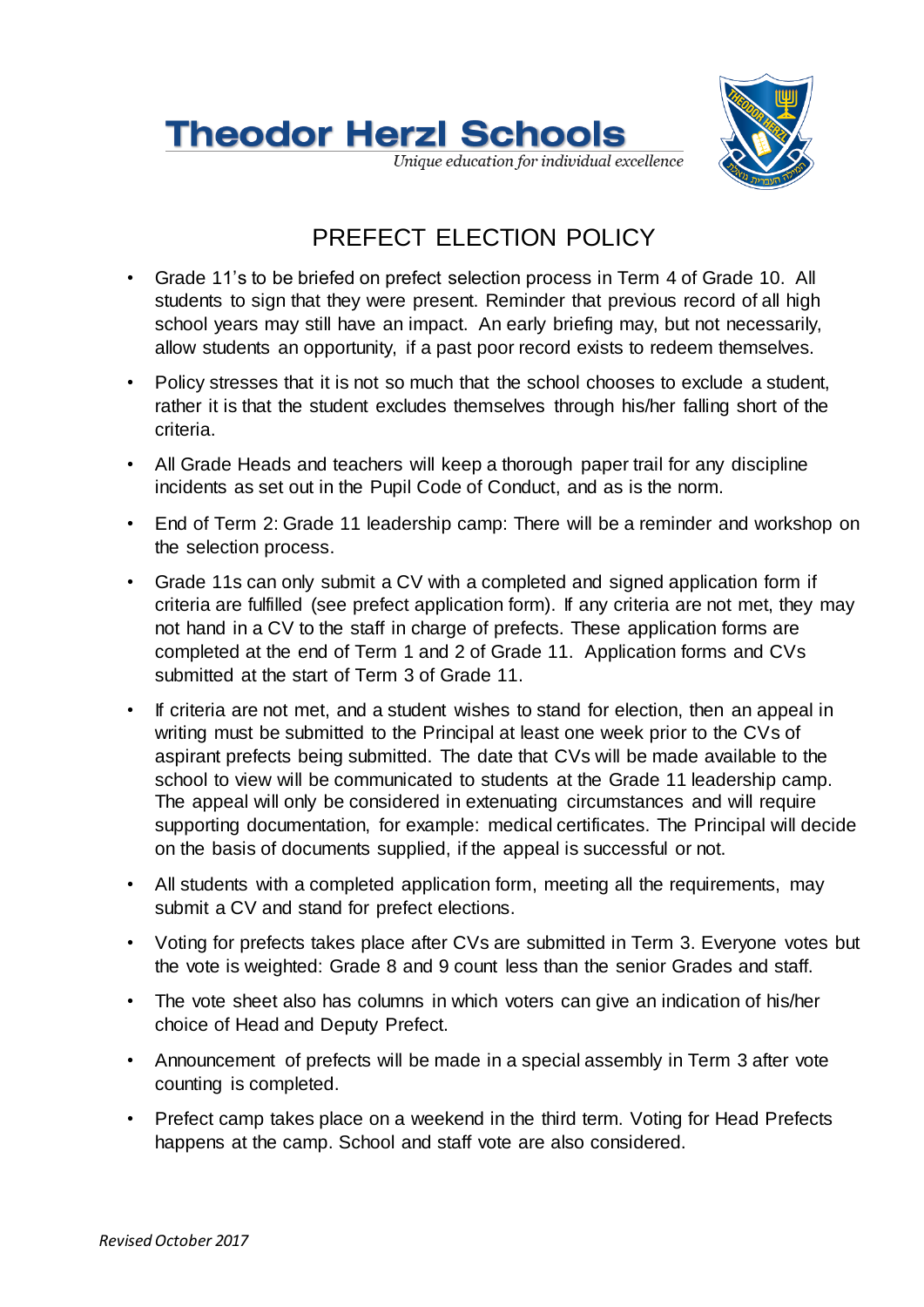



## **Prefect Application Form**

**Name:……………..………….. Year: …………**

If **any** block is not ticked and signed the form may not be submitted and therefore no CV may be submitted, but appeal can be made in extenuating circumstances with supporting documention.

| <b>CRITERIA</b>              | <b>GRADE 11: TERM 1</b> | Grade 11: TERM 2       |
|------------------------------|-------------------------|------------------------|
| <b>ACADEMICS</b>             | Average:                | Average:               |
| Minimum of 60% average       | Grade Head signature:   | Grade Head signature   |
| each term]                   |                         |                        |
| EXTRAMURAL SCHOOL            | Percentage:             | Percentage:            |
| <b>COMMITMENT</b>            | Extramural teacher(s)   | Extramural teacher     |
| Minimum of 80%               | signature:              | signature:             |
| commitment in both terms     |                         |                        |
|                              |                         |                        |
| <b>ABSENTEEISM</b>           | Number of days absent:  | Number of days absent: |
| No more than 5 days over     | Grade Head signature:   | Grade Head signature:  |
| both terms, unless there     |                         |                        |
| are valid medical reasons    |                         |                        |
| with certificates.           |                         |                        |
| <b>ADHERENCE TO</b>          | Number of disciplinary  | Number of disciplinary |
| <b>SCHOOL RULES*</b>         | incidents:              | incidents:             |
| No more than 2               | Principal signature:    | Principal signature:   |
| disciplinary incidents, over |                         |                        |
| both terms, recorded on      |                         |                        |
| the student's file in Grade  |                         |                        |
| 11.                          |                         |                        |

Applicant's signature: ………………………………….

\* While the no more than 2 discipline incident rule applies to Grade 11, if a poor discipline record exists prior to Grade 11, then this prior record, which may be accessed by students, will be brought into consideration and may lead, particularly if no redemption has been shown, to a student not having this section signed by the Principal.